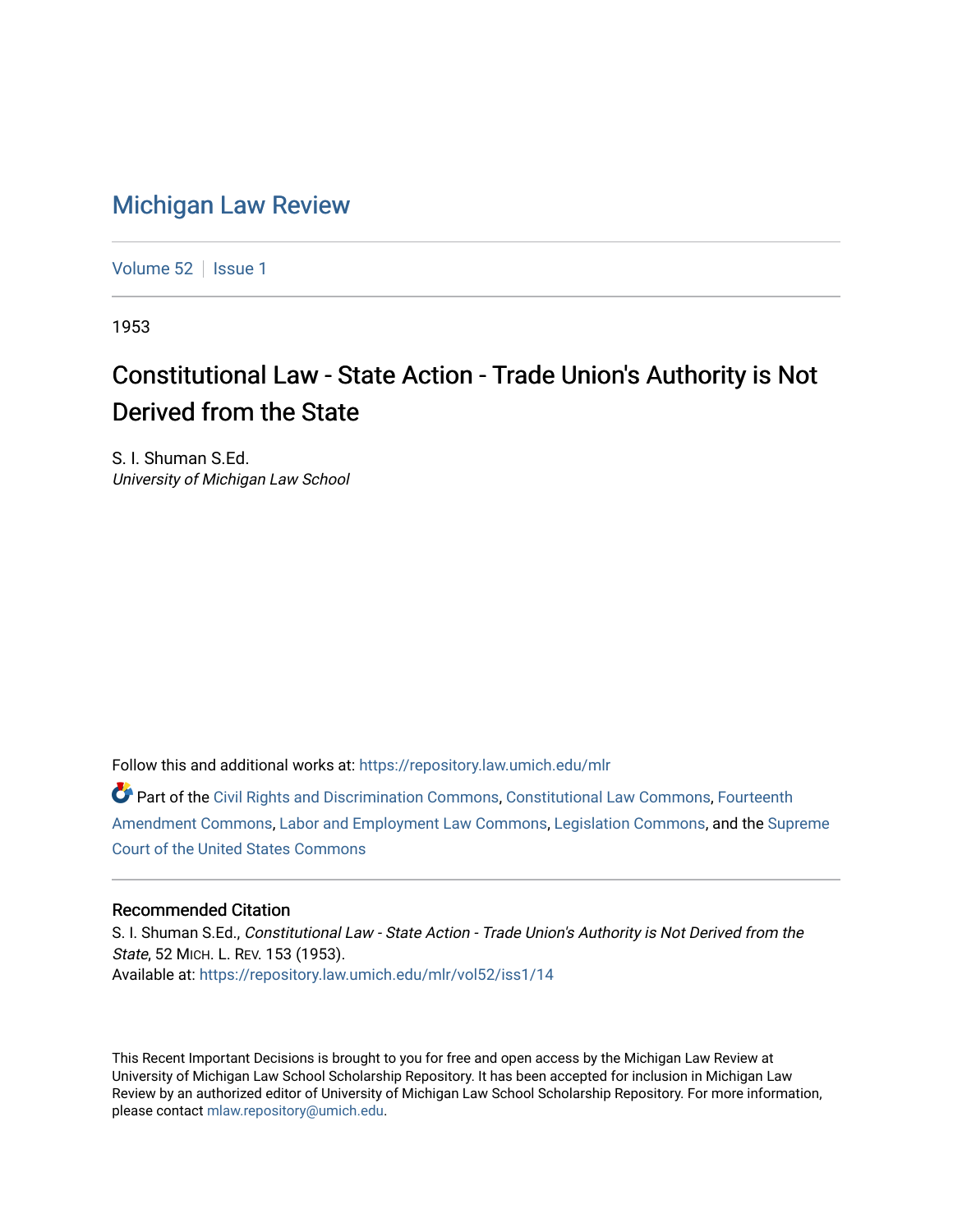CONSTITUTIONAL LAW-STATE ACTION-TRADE UNION'S AUTHORITY IS NoT DERIVED FRoM THE STATE-Plaintiffs claimed that defendant union and defendant company conspired to discriminate against Negro cab driver employees by means of a working regulation intended to compel plaintiffs to pick up passengers only in wards inhabited primarily by Negroes.1 Two bases for original jurisdiction in federal court were advanced. First, it was contended that the cause of action involved more than \$3,000 and arose under the laws of the United States2 because the bargaining power of the union was conferred upon it by the National Labor Relations Act.<sup>3</sup> Second, it was maintained that the Civil Rights Act4 vested jurisdiction, on the ground that the discrimination was practiced under color of state law since the union acted by authority conferred upon it by the Pennsylvania Labor Relations Act.5 *Held,* original jurisdiction was not vested in the district court. The right of the union to engage in collective bargaining was recognized long prior to the NLRA and hence its power was not derived from the act. Also, since the power of the union was conferred upon it by the consent of its members, it could not be said that it acted under authority bestowed upon it by either the federal or Pennsylvania acts. *Williams v. Yellow Cab Co.,* (3d Cir. 1952) 200 F. (2d) 302.

Despite substantial evidence that the Fourteenth Amendment was intended to reach invasions of civil rights by individuals as well as states, $6$  the principal case offers further proof of the tenacity with which the courts have adhered to the requirement of some state action, as laid down by the majority in the *Civil*  Rights Cases.<sup>7</sup> However, the deterrent effect of this requirement has been mitigated by the Supreme Court's recognition that there is no sharp line between individual and state action, and thus the desire *to* protect civil rights has resulted in a continuous expansion of the concept of state action.<sup>8</sup> This expansion has proceeded along three somewhat overlapping lines. The first development has been a willingness to accept a less obvious showing of official action as satisfying the requirement of state action. This is typified by the *Screws* case,<sup>9</sup> which held that there may be state action even though an official is not acting within the scope of his prescribed authority. The second expansion has been the equating of state sanctions with state action. Thus the Court

1 Even were jurisdiction to have been granted, it is quite unlikely that any actionable discrimination was involved. See Williams v. Yellow Cab Co., (D.C. Pa. 1952) 103 F. Supp. 847, esp. at 852 et seq.

<sup>2</sup>28 U.S.C. (Supp. V, 1952) §1331.

8 61 Stat. L. 143; amending §9(a) (1947), 29 U.S.C. (Supp. V, 1952) §l59(a).

<sup>4</sup>28 U.S.C. (Supp. V, 1952) §1343(3).

<sup>5</sup>43 Pa. Stat. Ann. (Purdon, 1952) §21 I.I et seq.

6 FLACK, ADOPTION OF THE FOURTEENTH AMENDMENT (1908).

7109 U.S. 3, 3 S.Ct. 18 (1883).

s Barnett, ''What is State Action?" 24 ORE. L. REv. 227 (1945); Gressman, "Unhappy History of Civil Rights Legislation," 50 Mrca. L. REv. 1323 (1952).

<sup>9</sup>Screws v. United States, 325 U.S. 91, 65 S.Ct. 1031 (1945). This put to rest uncertainty which had been created by Barney v. New York, 193 U.S. 430, 24 S.Ct. 502 (1904).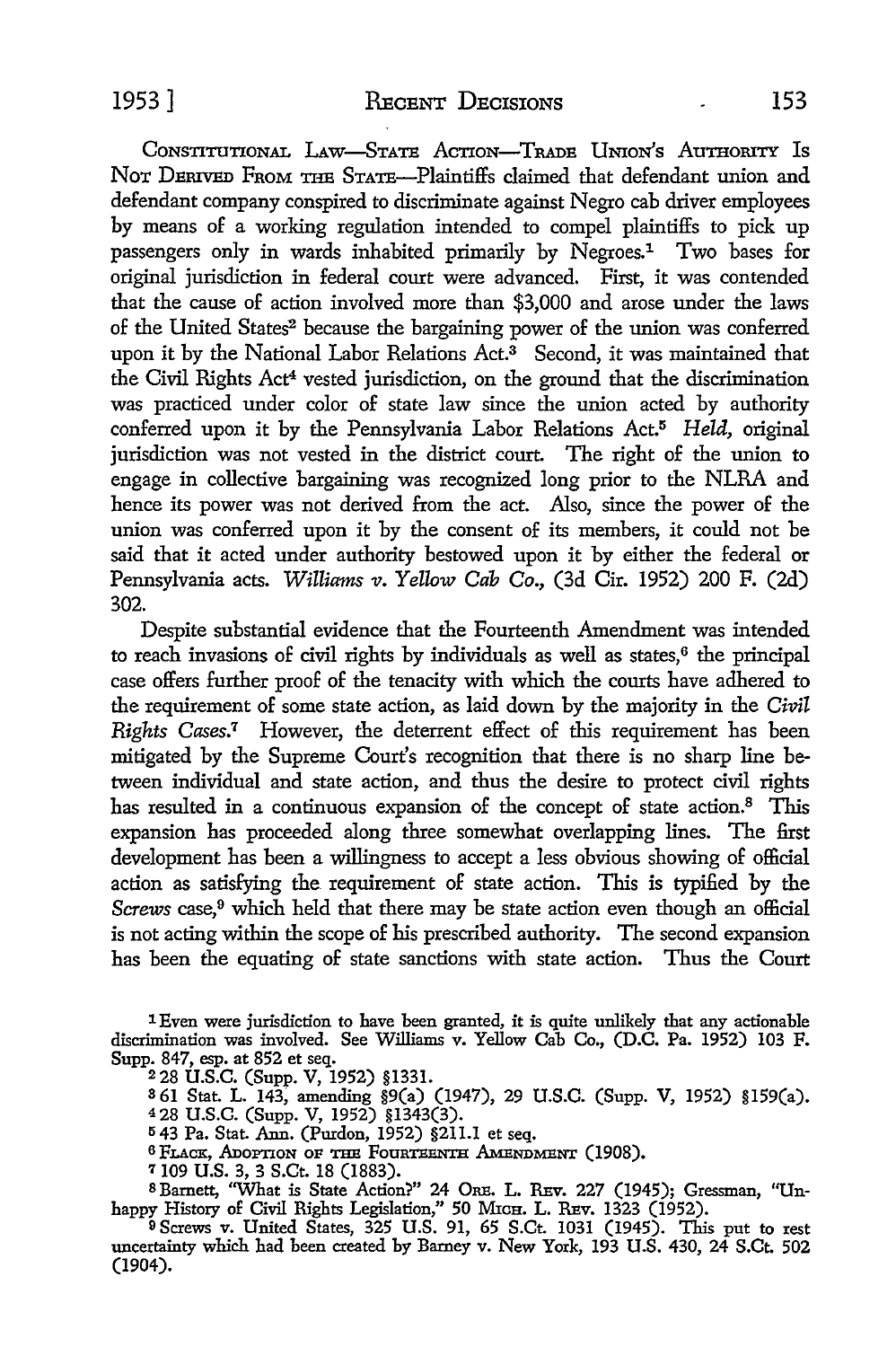found that it would be state action if a state court was to enforce a private contract containing restrictive covenants.10 The third avenue for enlargement of the state action concept has been where a private organization is exercising a state function. Thus in the *Allwright* case<sup>11</sup> the Court found state action was involved when a private organization was able to prevent Negroes from voting in a primary election. A fourth possibility for future expansion of the scope of state action is suggested by *Marsh v. Alabama*.<sup>12</sup> There a state court was prevented from enforcing a statute which enabled the owners of a company town to have an individual arrested when she refused to desist from distributing religious literature on the streets of the town. Language in the opinion suggests the possibility that when a private organization becomes imbued with a public function it may then be subject *to* the same constitutional limitations as a state.18

In the principal case, the court concluded that the union was not within the rule of the *All-wright* case since it was not exercising "a basic state function."14 However, there are grounds for doubting whether ''basic state function" should have been so used to limit the concept of state action. Since the right to work has been judicially recognized as a natural right,<sup>15</sup> it seems reasonable to conclude that organizations legally capable16 of substantially affecting that right might well be held to have satisfied the test promulgated in the *Marsh*  case, i.e., they are imbued with public functions and hence come within the concept of state action. In a recent case a privately endowed library operated by a privately elected board of trustees was held to the standards of state action because it received substantial financial aid from the city.17 Such a decision adds credence to the suggestion that state action need not be political.<sup>18</sup> Further doubts concerning the requirements of a basic function as apparently construed

10 Shelley v. Kraemer, 334 U.S. 1, 68 S.Ct. 836 (1948). Such contracts had been held valid in Corrigan v. Buckley, 271 U.S. 323, 46 S.Ct. 521 (1926).

11 Smith v. Allwright, 321 U.S. 649, 64 S.Ct. 757 (1944), overruling Grovey v. Townsend, 295 U.S. 45, 55 S.Ct. 622 (1935).

12 326 U.S. 501, 66 S.Ct. 276 (1946).

<sup>13</sup> It is not clear whether the basis of the Court's opinion was that judicial enforcement of a private right is state action, or whether the private conduct here was to be treated as state action for the purpose at hand. The former is suggested by language in Shelley v. Kraemer, note 10 supra, at 22, and also by Breard v. Alexandria, 341 U.S. 622 at 643, 71 S.Ct. 920 (1951); the latter by Frankfurter, J., concurring in Niemotko v. Maryland, 340 U.S. 268 at 277, 71 S.Ct. 325 (1951). See also 44 MxcH. L. REv. 848 (1946).

14 Principal case at 307.

15 See, e.g., concurring opinion in Butchers' Union Co. v. Crescent City Co., 111 U.S. 746 at 762, 4 S.Ct. 652 (1884).

16 See, e.g., Witmer, "Civil Liberties And The Trade Union," 50 YALE L.J. 621 (1941); Murray, ''The Right To Equal Opportunity in Employment," 33 CALIF. L. REv. 388 (1945).

17Kerr v. Enoch Pratt Library, (4th Cir. 1945) 149 F. (2d) 212, cert. den. 326 U.S. 721, 66 S.Ct. 26 (1945).

18 In regard to this contention it is difficult to appraise the significance of the denial of certiorari in Dorsey v. Stuyvesant Town Corp., 299 N.Y. 512, 87 N.E. (2d) 541 (1949), cert. den. 339 U.S. 981, 70 S.Ct. 1019 (1950), Black and Douglas, JJ., disagreeing. In this case the New York Court of Appeals found, in a four to three decision, that no state action was involved although powers of eminent domain and certain tax exemptions were granted to defendant, a private company. See 15 UMIV. CHI. L. REV. 745 (1948).